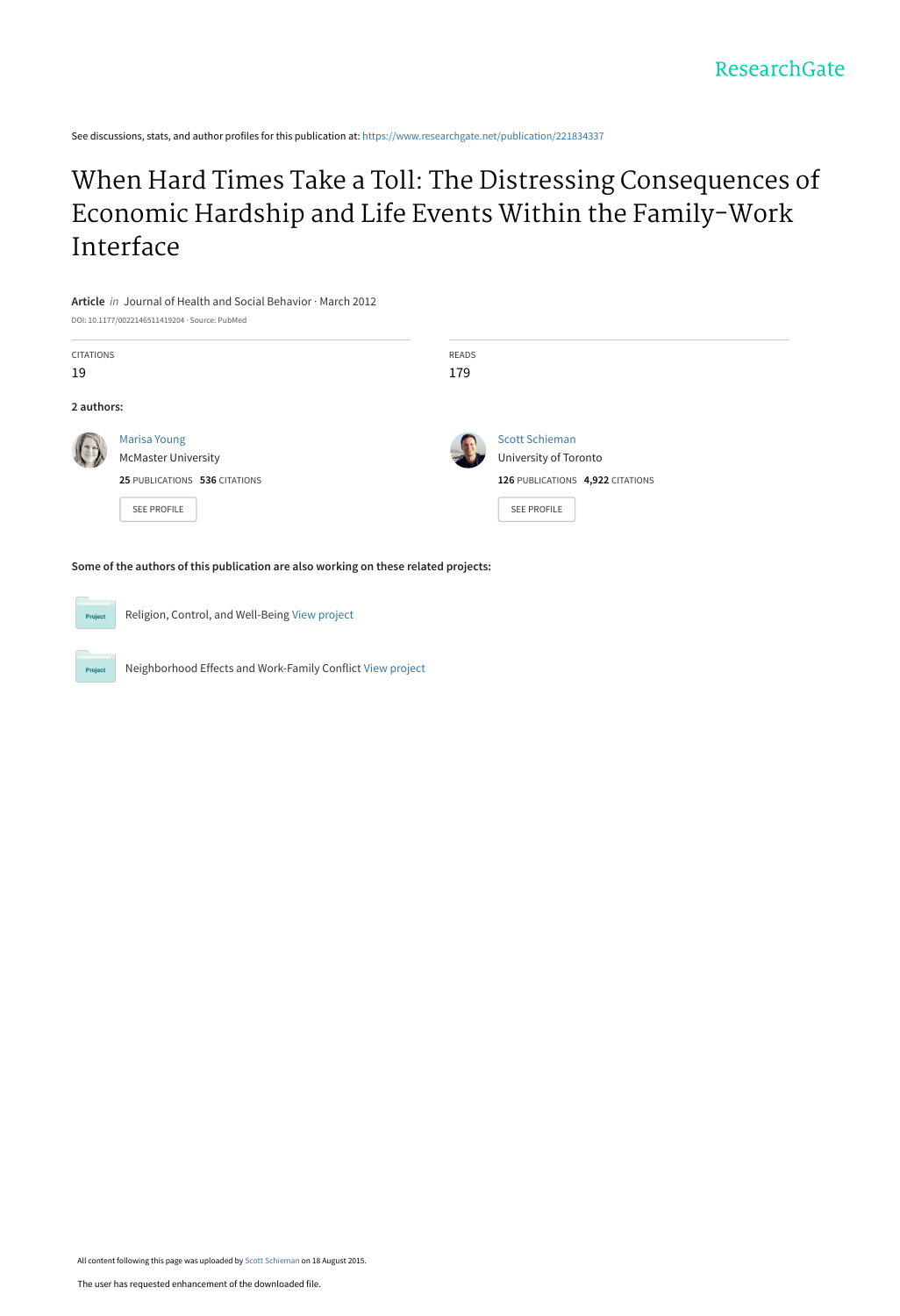# Social Behavior Journal of Health and

<http://hsb.sagepub.com/>

# **and Life Events within the Family-Work Interface When Hard Times Take a Toll: The Distressing Consequences of Economic Hardship**

Marisa Young and Scott Schieman

DOI: 10.1177/0022146511419204 Journal of Health and Social Behavior 2012 53: 84 originally published online 14 February 2012

> <http://hsb.sagepub.com/content/53/1/84> The online version of this article can be found at:



**Additional services and information for Journal of Health and Social Behavior can be found at:**

**Email Alerts:** <http://hsb.sagepub.com/cgi/alerts>

**Subscriptions:** <http://hsb.sagepub.com/subscriptions>

**Reprints:** <http://www.sagepub.com/journalsReprints.nav>

**Permissions:** <http://www.sagepub.com/journalsPermissions.nav>

>> [Version of Record -](http://hsb.sagepub.com/content/53/1/84.full.pdf) Mar 1, 2012

[OnlineFirst Version of Record -](http://hsb.sagepub.com/content/early/2012/02/10/0022146511419204.full.pdf) Feb 14, 2012

[What is This?](http://online.sagepub.com/site/sphelp/vorhelp.xhtml)

aded from [hsb.sagepub.com](http://hsb.sagepub.com/) by guest on October 11, 2013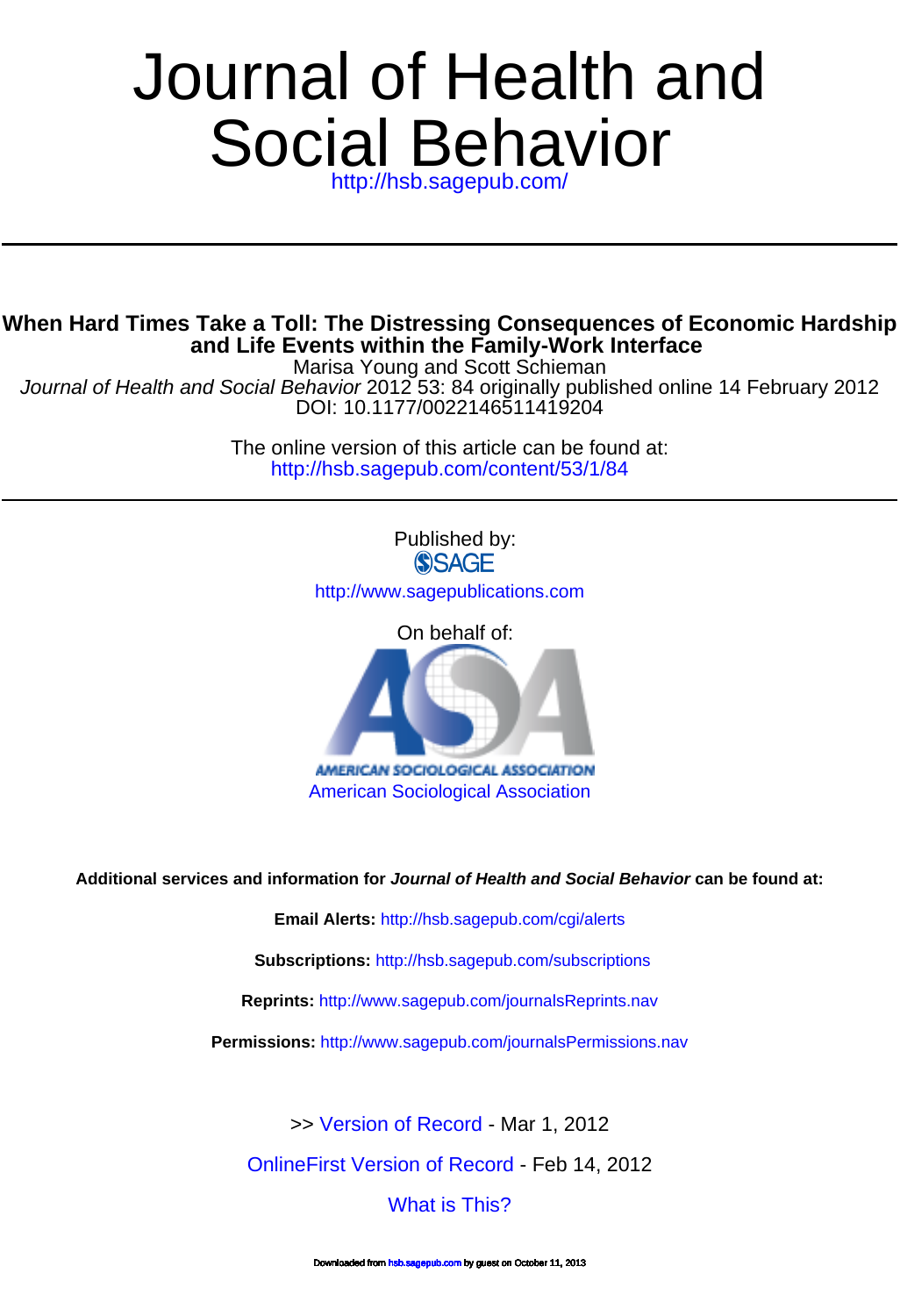

# **When Hard Times Take a Toll: The Distressing Consequences of Economic Hardship and Life Events within the Family-Work Interface**

Journal of Health and Social Behavior 53(1) 84–98 © American Sociological Association 2012 DOI: 10.1177/0022146511419204 http://jhsb.sagepub.com **SSAGE** 

# **Marisa Young**<sup>1</sup> and Scott Schieman<sup>1</sup>

#### **Abstract**

Using two waves of data from a national survey of working Americans (*N* = 1,122), we examine the associations among economic hardship, negative life events, and psychological distress in the context of the family-work interface. Our findings demonstrate that family-to-work conflict mediates the effects of economic hardship and negative events to significant others on distress (net of baseline distress and hardship). Moreover, economic hardship and negative events to significant others moderate the association between family-to-work conflict and distress. While negative events to others exacerbate the positive effect of family-to-work conflict on distress, we find the opposite for economic hardship: The positive association between hardship and distress is weaker at higher levels of family-to-work conflict. These patterns hold across an array of family, work, and sociodemographic conditions. We discuss how these findings refine and extend ideas of the stress process model, including complex predictions related to processes of stress-buffering, resource substitution, and role multiplication.

#### **Keywords**

economic hardship, family-work conflict, life events, psychological distress, stress process model

Sociologists who study stress and mental health have identified the deleterious consequences of exposure to multiple stressors, including chronic stressors like economic hardship and more acute, undesirable life events, such as job loss or death of a loved one. Our research examines how individuals experience these stressors within the family-work interface. We focus on economic hardship: a particularly prevalent chronic stressor that has been featured prominently in stress research (Mirowsky and Ross 2003). This is especially relevant given the current economic climate in North America, where the recession and job loss has dramatically affected individuals' financial and personal well-being. In 2007, more than onequarter of Americans predicted their economic situations would worsen in future years because of declining family income and higher cost of living (Newport 2008). These potent trends highlight the need for systematic research to assess the mental health consequences of economic hardship independently and in combination with other stressful life events.

Our interest in negative life events is motivated by theory and evidence in the stress literature,

1 University of Toronto, Ontario, Canada

**Corresponding Author:**

Marisa Young, Department of Sociology, 725 Spadina Avenue, University of Toronto, Toronto, ON M5S 2J4 Canada

E-mail: marisa.young@utoronto.ca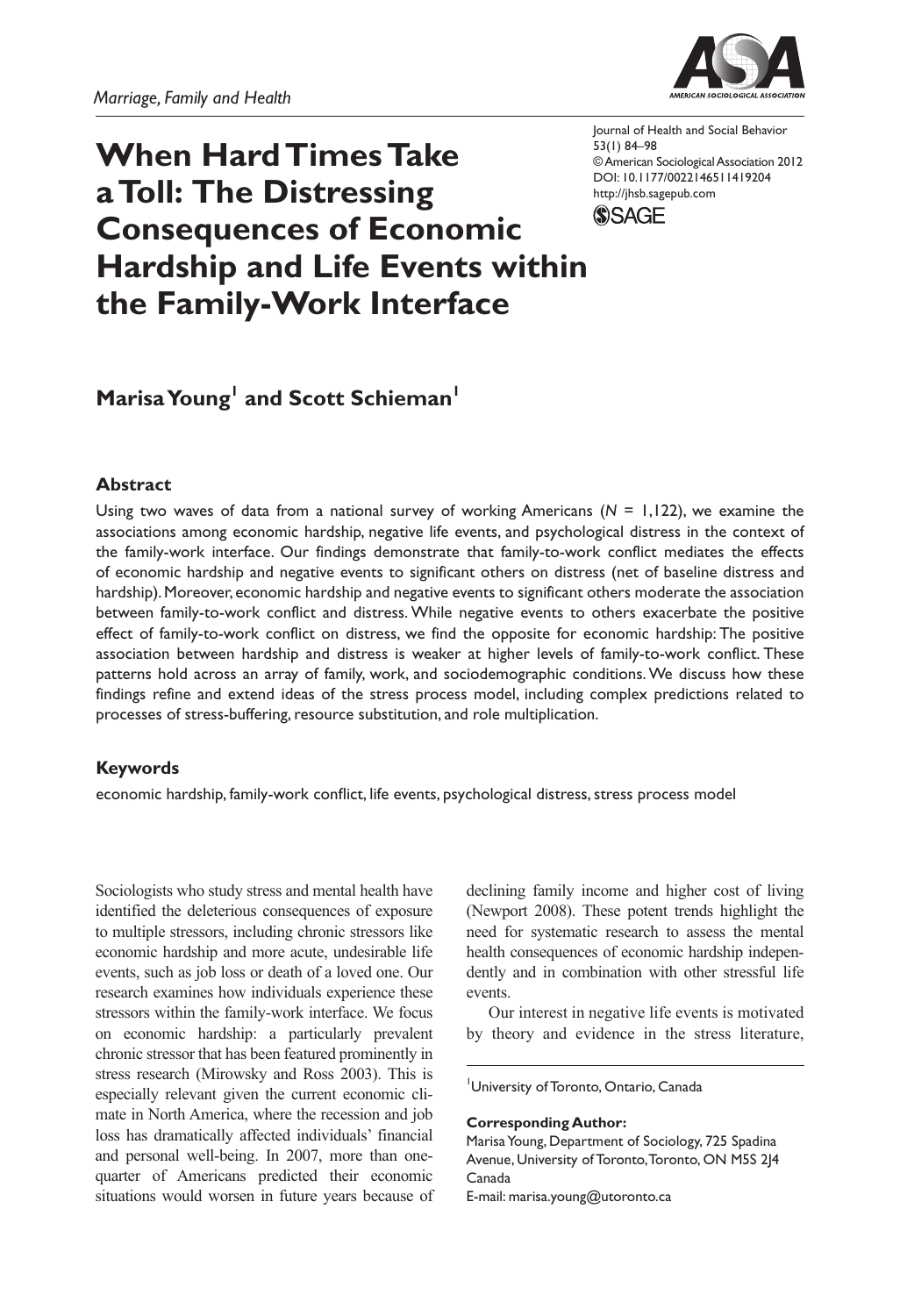which suggests that stressors do not occur in isolation but often ensue from previous situations, experiences, and events (Pearlin et al. 1981; Pearlin et al. 2005). Unlike chronic strains or stressors, which develop more insidiously and are more pervasive, events usually have a distinct point of onset and offset (Wheaton 1999:283). Undesirable life events may lead to situations with fewer resources, which may increase role conflict (Crouter and Booth 2004) and psychological distress (Mirowsky and Ross 2003).

Consistent with the core propositions of the stress process model (Pearlin 1999), studies have demonstrated the harmful psychological consequences of economic hardship and negative life events separately (Kessler 1997; Mirowsky and Ross 2001) and in combination (Pearlin et al. 1981; Turner and Avison 2003). In an effort to elaborate on and extend these previous findings, we situate these stressors in the context of the family-work interface and focus on one specific chronic stressor, family-to-work conflict (FWC), which is a form of interrole conflict where pressures from the family domain are incompatible with, and restrict activities in, the work domain (Greenhaus and Beutell 1985; Netemeyer, Boles, and McMurrian 1996).<sup>1</sup> We predict that economic hardship and negative life events influence exposure to FWC by creating troublesome thoughts that weigh heavy on peoples' minds when they are on the job. Our study responds to calls for research on stressors in the family and the complexities of their intersection with the work sphere (Clark 2000; Stevens et al. 2007). Thus, we seek to contribute to work-family and mental health literatures by considering economic hardship and negative life events as potential antecedents of FWC. We also assess whether these stressors combine to influence distress.

# BACKGROUND

## *Exposure to Multiple Stressors: Direct and Mediating Associations*

Literature on FWC identifies family-related obligations that are associated with marital, parental, and household responsibilities, such as obligatory time with one's spouse or children, and multiple time demands related to child care and household chores (Bellavia and Frone 2005). Decisions about what to cook for dinner, thoughts about child care arrangements, or phone calls concerning sick children during work hours are examples of family



**Figure 1.** Conceptual Framework of the Direct and Modifying Effects of Stressors on Family-to-Work Conflict (FWC) and Psychological Distress

*Note:* The solid lines represent the direct effects between variables. The dashed lines indicate the moderating effect of economic hardship and life events on the association between FWC and psychological distress. The positive sign corresponding to the dashed arrow illustrates our stress amplification hypothesis. The negative sign illustrates our stress substitution hypothesis.

obligations that may intrude upon or conflict with the work domain (Hochschild 1997; Voydanoff 2004). In our study, we take a unique approach to family-work scholarship by evaluating how individuals' financial challenges in the household and stressful life events to self and significant others contribute to and interact with FWC to affect psychological distress. Figure 1 illustrates our conceptual model.

Economic hardship is a chronic form of household stress that generates stressful thoughts about one's ability to pay bills at the end of the month or to satisfy the monetary needs that may spill over into the work domain and contribute to FWC. It threatens security and stability. While previous research has shown a link between individuals' economic circumstances and FWC (see Conger et al. 1990; Crouter and Booth 2004), most of these studies focus on objective financial circumstances (e.g., poverty rates or income; Byron 2005; Stevens et al. 2007). We expand on this prior work by focusing on individuals' perceptions of fiscal strains: the perceived difficulties with paying bills and acquiring basic necessities, such as food, clothing, transportation, housing, and medical care (Pearlin et al. 1981; Ross and Huber 1985). These perceptions of financial strain are useful for analyzing FWC because they tap into individuals' salient concerns in everyday life and are not subject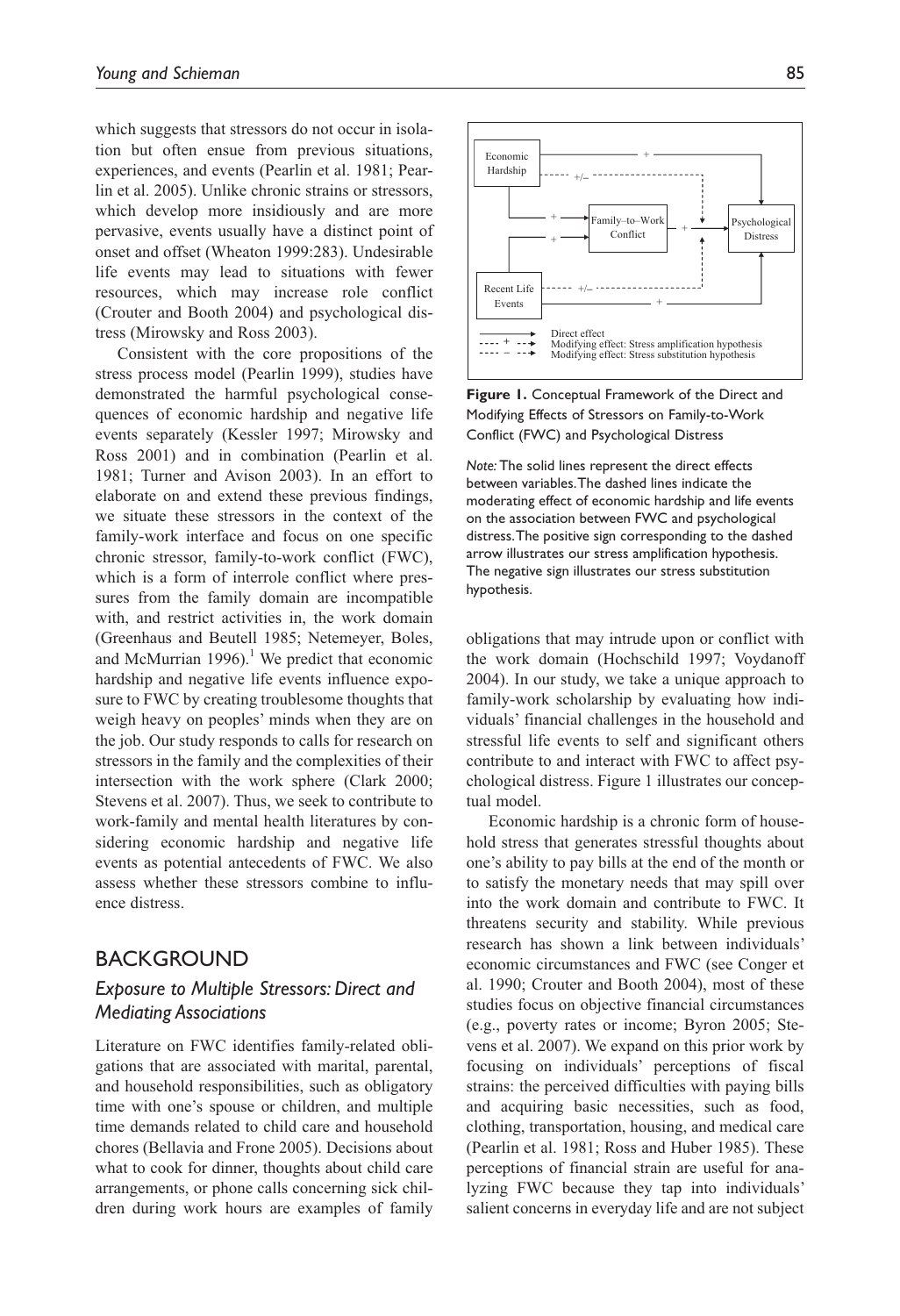to externally imposed standards that shape objective measures of financial status.

We also focus on negative life events as possible antecedents of FWC. Negative life events can reduce personal resources that increase susceptibility to secondary stressors and subsequent mental health problems (Kessler 1997; Turner and Avison 2003). A recent divorce or separation, for example, may generate anxiety over legal matters of property or child custody; accidents or injuries may precipitate insurance battles and unforeseen financial costs, which can tax individuals' resources. Worrisome thoughts about these matters may challenge individuals' capacity for adequate time, effort, and concentration in their work roles. Undesired events that happen to significant others may also increase exposure to FWC. Individuals may become distracted at work because of a family member's adversity. These ideas are consistent with the costof-caring hypothesis (Kessler and McLeod 1984) and the notion of linked lives (Elder 1995). Both suggest that others' circumstances can influence our own well-being. Although the impact of negative life events has rarely been examined in the familywork context (see Stevens et al. 2007 and Westman and Etzion 2005 for exceptions), we argue that these events increase FWC.

In an effort to articulate possible interrelationships among these stressors, we draw upon ideas from border theory (Clark 2000) and stress process theory (Pearlin et al. 1981). Border theory describes the ways that obligations and expectations of the work domain may permeate the family domain (or vice versa). Work-family borders vary in their degree of flexibility and permeability—two factors that define the extent that aspects of one domain may intrude on the other (Ashforth, Kreiner, and Fugate 2000; Clark 2000). If work borders are flexible and permeable, family-related strains may easily spill over into this domain; the result may be greater FWC. However, the nature of FWC and its distressing consequences may also depend on the particular circumstances in the household or others' stressful experiences. While border theory seems to recognize this possibility, its application has not adequately assessed the independent and joint influences of economic hardship and life events in the context of FWC (Clark 2000).

From stress process theory, we specifically draw upon concepts of primary stressors, secondary stressors, and stress proliferation (Pearlin 1999; Pearlin et al. 2005). These concepts identify the potential interrelationships among stressors and their distressing consequences. Pearlin defines the association between primary and secondary stressors as "stress proliferation," where one stressor creates or exacerbates the effects of additional stressors. Applied here, first and foremost we propose that economic hardship contributes to FWC. Within the household, economic hardship may be associated with more problematic parenting behaviors, marital conflict, and difficulties with children's behavior (Voydanoff 2007). Thus, economic hardship may be the catalyst for stress proliferation that permeates into the work role. Second, negative life events may contribute to FWC independently of hardship (Amato 2000; Voydanoff 1984). We build on previous research by examining whether negative life events challenge individuals' time, energy, and effort in the work role. Collectively, these theoretical and empirical perspectives provide a rationale for our hypothesized direct and mediating associations:

- *Hypothesis 1*. Economic hardship should be positively associated with FWC.
- *Hypothesis 2*. Negative life events to oneself and significant others should be positively associated with FWC.
- *Hypothesis 3*. FWC should mediate the positive associations of economic hardship and negative life events on distress. That is, economic hardship and life events are associated with greater distress because they tend to increase exposure to FWC.

## *When Stressors Combine: Evaluating a Set of Complex Interaction Effects*

In addition to the net and mediating linkages described above, it is plausible that these stressors combine in their influence on distress. To explore this possibility, we propose two alternative hypotheses. First, the stress amplification hypothesis is based upon theory and evidence that one stressor may exacerbate the effect of another by depleting personal and social resources necessary to mitigate the effects of other stressors (Avison 1999; Wheaton 1985). Research has found evidence of stress amplification processes (Menaghan 1991; Serido, Almeida, and Wethington 2004). For example, a study by Serido et al. (2004) shows that chronic stressors exacerbate the positive effect of daily hassles on distress. Menaghan's (1991) research demonstrates that work and family stressors amplify the mental health consequences of one another. Following from these prior findings, we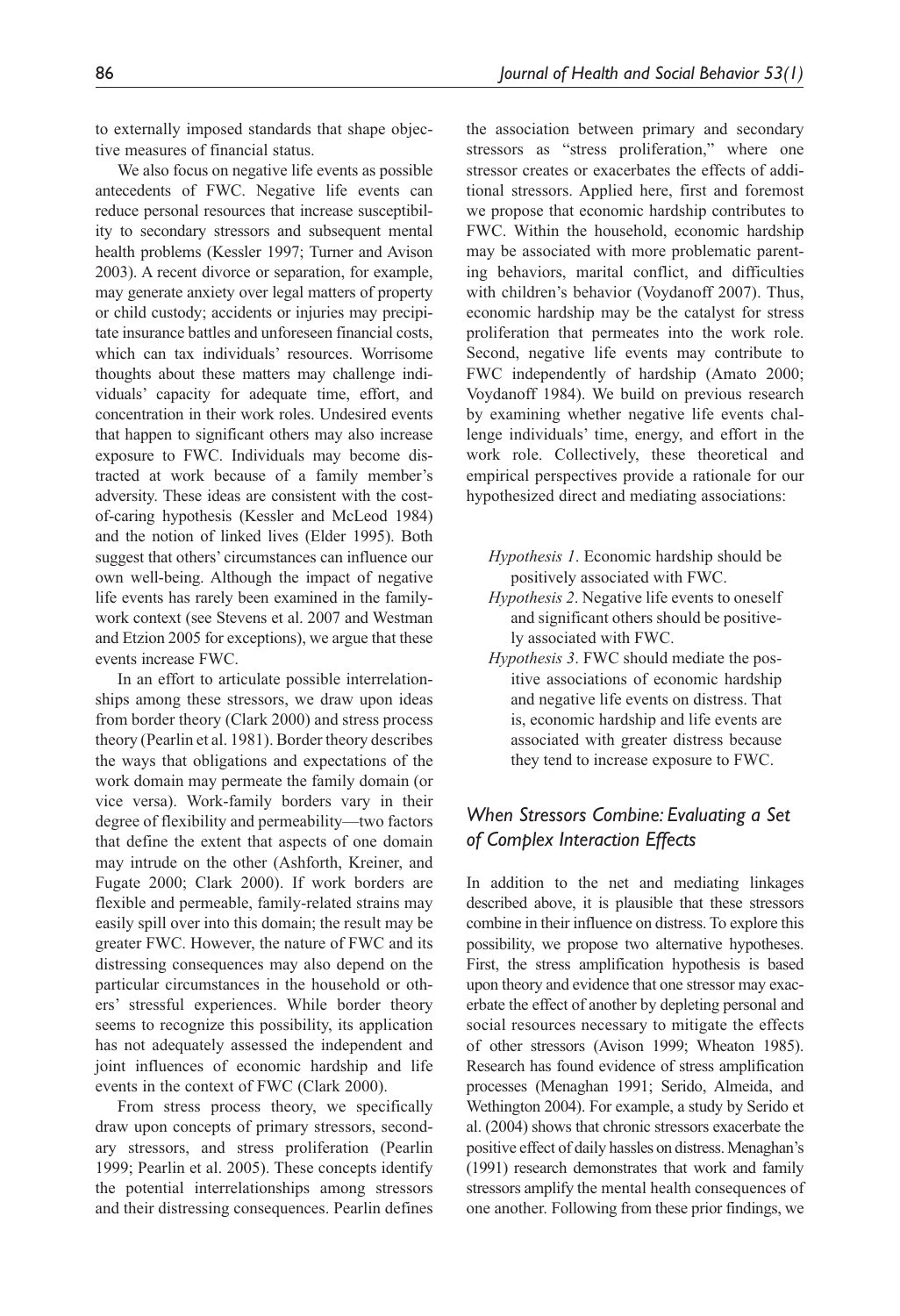hypothesize similar effects between FWC and both economic hardship and negative life events.

*Hypothesis 4a: Stress Amplification Hypothesis*. Economic hardship and negative events to oneself and others should exacerbate the positive association between FWC and distress.

Not all studies, however, support stress amplification patterns (Mirowsky and Ross 2003; Voydanoff 2004). Inconsistent findings of stress amplification motivate our curiosity about this question and lead us to propose an alternative hypothesis: the stress substitution hypothesis. It predicts that the distressing effects of one stressor may substitute for another stressor. Applied here, this predicts a negative interaction effect between FWC and stressors. We acknowledge that this proposition is less intuitive than stress amplification. Indeed, there is little prior theory or evidence to draw upon. Nonetheless, useful concepts and patterns can be gleaned from theories of resource substitution, stress buffering, and role multiplication to support this hypothesis.

Resource substitution theory posits that some resources serve as alternative means to reducing threats (Ross and Mirowsky 1989, 2006). Researchers have applied resource substitution theory to explain gender differences in the psychological benefits of education (Ross and Mirowsky 2006) and the inconsistent benefits of sense of control and social support in attenuating distress (Turner and Noh 1983; Ross and Mirowsky 1989). These studies underscore that while two alternative resources may independently decrease depression, each has a stronger effect when the other resource is at a lower level. When both resources are at higher levels, individuals perceive one resource as more salient, while the overall effect of the other resource is minimized.

In our analyses, we apply the logic of resource substitution theory to evaluate the multiplicative influence of stressors. We propose a possible "ceiling effect" in the influence of stressors; that is, in the context of multiple stressors, the mental health effect of one stressor may substitute for another. The result could yield lower distress levels than would be expected from the additive effect of the two stressors combined.

The notion of stress substitution also speaks to the salience of certain stressors given the presence of others. In cases where economic hardship is high, the experience of FWC may be less relevant because these individuals are concerned instead with basic needs, such as paying bills and buying food—concerns that may override the effect of conflict between family and work domains. From this perspective, the experience of FWC may be less relevant to those with greater financial strains compared with higher-status individuals with fewer economic worries.

Another possibility derives from stressbuffering models, which focus on the different resources and support mechanisms that individuals draw upon when encountering stressors. These resources are purported to reduce the health effects of the stressor (Pearlin 1999). Of particular interest for our analyses is what Wheaton (1985) calls the additive effect stress-buffering model: "An essential feature of this model . . . is the fact that support is dependent on the level of stress. The relationship is positive and thus consistent with the notion of a resource that is mobilized by an increase in stress" (p. 355). The stress-activated resource operates as a suppressor and decreases the adverse effects of the stressor. Applying those ideas to help explain potential associations, it may be that individuals who experience high levels of economic hardship and/or negative life events mobilize resources to reduce the effects of these stressors. Yet, these resources may reduce the effects of other stressors, such as FWC. This perspective provides a rationale for why economic hardship or life events may attenuate the association between FWC and distress: One stressor activates resources that reduce the effects of both stressors.

A final rationale for the stress substitution predictions evolves from role multiplication theory (Marks 1977). This suggests that individuals may generate (rather than exhaust) energy and resources as a consequence of additional roles and any associated stressors (Butler et al. 2005). Here, the combination of family- and work-related stressors may facilitate additional energy and resources that help to diminish the adverse effects of FWC. The expectations and pressures placed upon individuals, including changes due to negative life events or financial pressures from home, may require a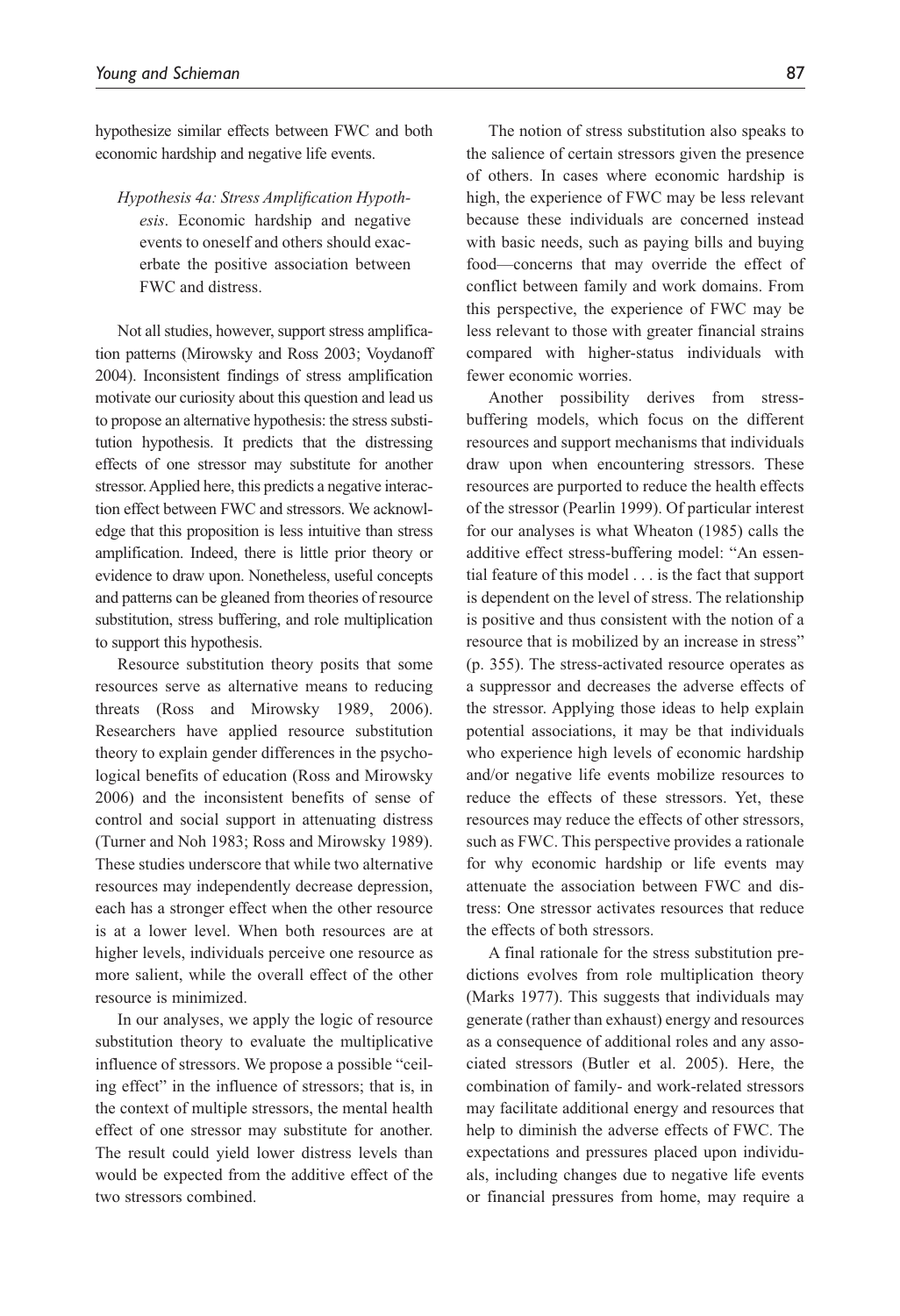negotiation of work and family borders that ultimately has an overall beneficial impact on individuals' mental health. Collectively, resource substitution, resource mobilization, and role multiplication theories provide different rationales for predicting that the association between FWC and distress might be attenuated by the presence of another stressor. Specifically, when economic hardship is high or negative life events have occurred, the distress associated with FWC may actually be weaker.

*Hypothesis 4b: Stress Substitution Hypothesis*. Economic hardship and negative life events to self and others may attenuate the positive effects of FWC on distress.

# DATA & METHODS *Sample*

To test our hypotheses, we analyze data derived from the Work, Stress, and Health survey—a national telephone survey of working adults in the United States. The first wave of interviews of 1,800 adults occurred from February through August of  $2005$ .<sup>2</sup> Eligible participants had to be 18 years of age or older and participating in the paid labor force. Interviews were conducted in English, so participants also had to be sufficiently fluent in order to complete the interview. At Wave 1, we successfully interviewed 71 percent of individuals identified as eligible. Approximately 18 to 20 months after the initial interview, we were able to successfully reinterview 1,286 participants (72% retention). In the present study, we analyze data from both interviews to adjust for the lagged effects of economic hardship and distress. All other measures, however, are taken from the second interview. Questions about FWC were asked only at Wave 2. We also excluded cases with missing values on focal and control measures, which yields a final sample of 1,122 cases for the present analyses. In subsequent analyses we further investigate the impact of attrition on our focal associations. These results were insignificant, which gives us confidence that our findings are unbiased by attrition between waves (results available upon request).

#### *Focal Measures*

*Psychological distress*. At both waves, we use an index of nine items to measure distress; this index has appeared in recently published research and is considered highly reliable (Bird 1999 Mirowsky and Ross 2003). These items are an amalgamation of items from the Center for Epidemiological Studies Depression Scale (Radloff 1977), along with the Twenty-Two Item Screening Score of Psychiatric Symptoms (Langner and Michael 1963). Respondents were asked to report how many days in the past week they felt "tired or run down," "that everything was an effort," "sad," or "anxious or tense," for example. We averaged the items; higher scores reflect greater distress (alpha = .75). We logged the index to reduce the negative skew.

*Family-to-work conflict*. Items to measure FWC were included only in Wave 2 interviews. We use five items that have appeared widely in surveys (e.g., National Study of the Changing Workforce) and in recently published studies (Netemeyer et al. 1996; Voydanoff 2007): "How often do the demands of your home or family life interfere with your job?"; "How often have you not had enough time for your work because of your family or home life?"; "How often have you not had the energy to do things at work because of your home or family life?"; "How often has home or family life kept you from doing as good a job at work as you could?"; and "How often has your home or family life kept you from concentrating on important things in your job?" Response choices are (1) *never,* (2) *rarely,* (3) *sometimes,* and (4) *frequently*. In responding, participants were asked to think about their current situation in the main job that they worked last week. We averaged the items; higher scores indicate more FWC (alpha = .80).

*Economic hardship*. At both waves we use a common index of four items to measure economic hardship (Mirowsky and Ross 2001): "During the last year, how often did you . . .": "have trouble paying the bills," "not have enough money to buy food, clothes, or other household goods," "not have enough money to pay for medical care." Response choices are (1) *never,* (2) *rarely,* (3) *sometimes,* and (4) *frequently*. A fourth item asks, "How do your finances usually work out by the end of the month? Do you have (1) *a lot of money left over,* (2) *a little*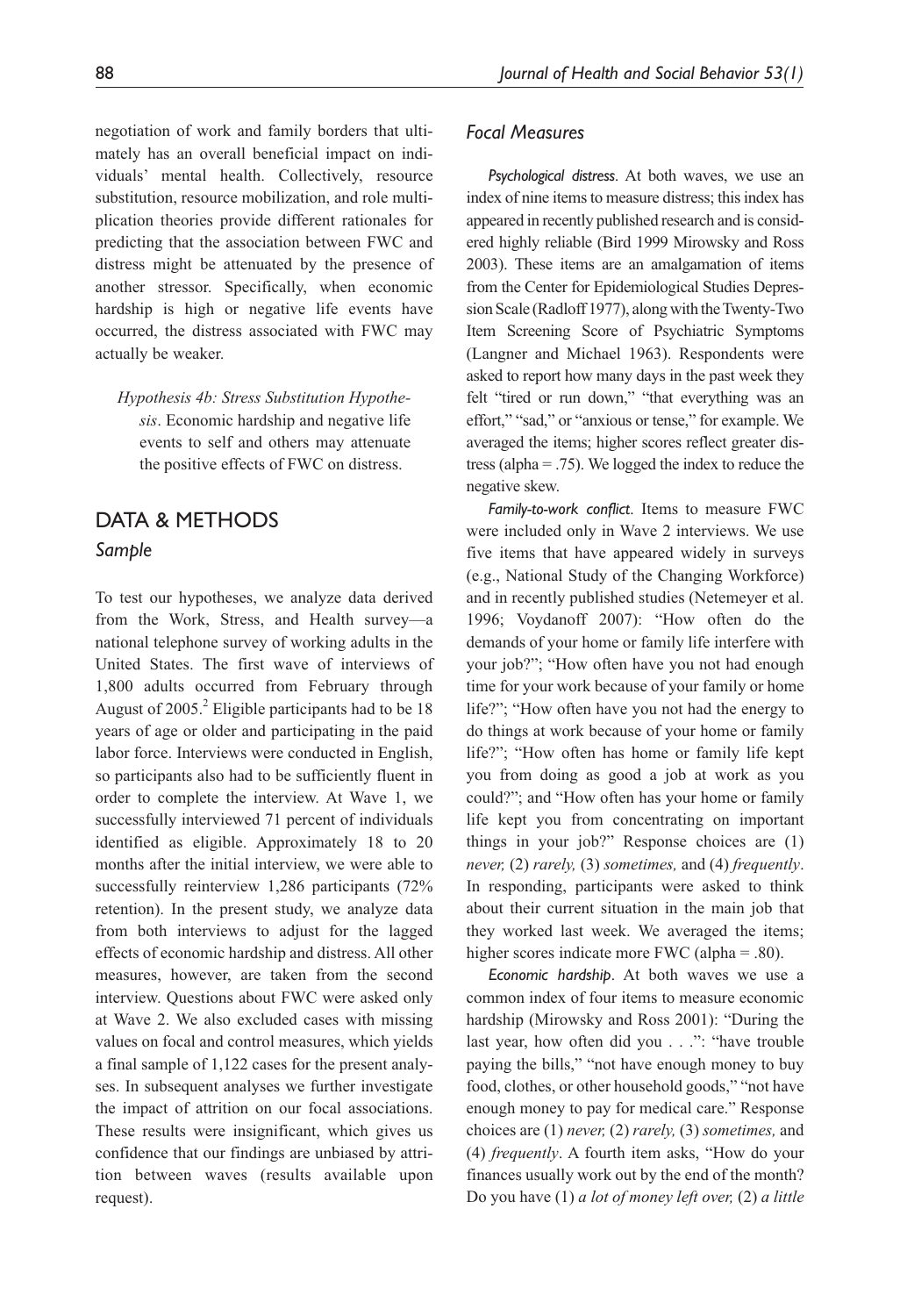*money left over,* (3) *just enough to make ends meet,* or (4) *not enough to make ends meet*. We averaged the four items to create the index (alpha  $=$  .83).

*Recent negative life events*. We use responses at Wave 2 to assess negative life events. We distinguish events that happened to the respondent from events that happened to someone close to the respondent. Participants were asked if "any of the following happen to [them] or to someone close to [them] (spouse, child, other family member, or a friend, for example) in the past 12 months": (a) an accident or injury, (b) a serious mental or physical illness, (c) victimization, (d) trouble with the law, (e) a divorce or separation, or (f) job loss. These items are adapted from well-known scales in the mental health literature (Turner and Avison 1992). If respondents reported losing their jobs and had not yet found another at the time of the interview, they were excluded from the current analyses since we limit our study to working adults only. Given the few cases that had more than one event to the self, we contrast (0) *no negative events* with (1) *at least one negative event*. By contrast, there was greater variation in events to significant others, so we create a measure that ranges from zero to five or more events.

#### *Family and Work Measures*

We use data from Wave 2 for all of the following control measures.

*Marital status*. We use dummy codes to contrast married (includes common-law and cohabiting) as the reference category compared with the nevermarried and previously married categories.

*Spouse/partner work status*. Participants who do not have a working spouse/partner (0) are contrasted with those who have a spouse/partner who is working full-time (1).

*Number of children in household*. We include measures of the total number of children under the age of 18 in the household and the presence of preschool children. For the latter, those with at least one child under 6 years of age (1) were compared to those without (0).

*Housework hours*. We assess hours spent on housework in an average week. We divided that value by seven to obtain a daily average number of hours.

*Occupation*. To assess occupation, we asked participants about the job title of the "main job at which [they] worked last week." This question refers to their main place of employment, that is, the one where participants spend the most time. Using the open-ended information provided, we coded responses into five main categories in accordance with the Bureau of Labor Statistics codes. These include professional (managerial and professional specialty occupations), administrative (technical, sales, and administrative support occupations), service (service occupations), craft (precision production, craft, and repair occupations), and labor (operators or laborers). We use professional as the omitted reference category in all analyses.

*Work hours*. This assesses total number of hours of paid work in a typical week.

#### *Sociodemographic Control Measures*

All sociodemographic control measures are assessed at Wave 2. We use dummy codes for men (0) and women (1). Age is coded in years. For participants' race, we use dummy codes to contrast non-Hispanic white (1) versus all other race/ethnic categories (0). Other categories include Black  $(15\%)$ , Hispanic  $(7\%)$ , Asian  $(2.2\%)$ , and American Indian and First Nations (2.6%). Subsequent analyses suggest no differences in FWC or distress across these subgroups. Education is coded as (1) some high school but did not graduate, (2) high school graduate or GED, (3) specialized vocational training or some college, (4) associate's degree (two-year program), (5), college graduates (BA or BS), and (6) postgraduate–advanced degree (MA, PhD). For household income, we asked the following: "For the complete year of 2006, what was your total household income, including income from all household sources?" We divided income values by 100,000 so that coefficients from analyses were more easily interpretable. If the participant lived alone, we used personal income. For respondents who had initially refused or did not know their household income (9%), we asked a follow-up question that provided broader ranges of income categories: \$25,000 or less, \$25,000– \$50,000, \$50,000–\$75,000, \$75,000–\$100,000, \$100,000–\$125,000, and more than \$125,000. Using these responses, we imputed the middle value of each category and include a dummy variable to control for any bias due to missing values.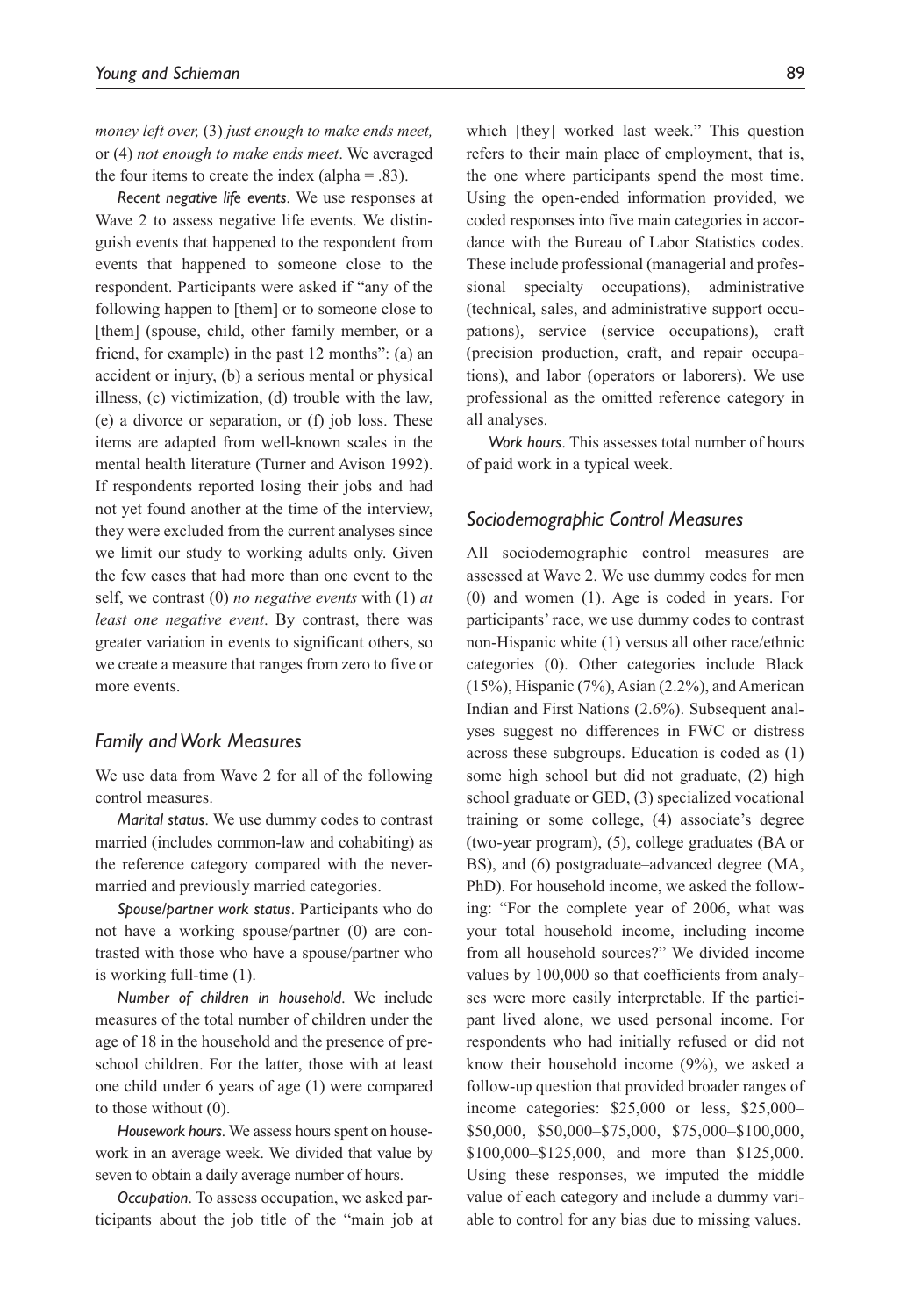|                                 | M        | SD        | Range        |  |  |
|---------------------------------|----------|-----------|--------------|--|--|
| Focal measures                  |          |           |              |  |  |
| Baseline psychological distress | 1.834    | 1.531     | $0 - 11.2$   |  |  |
| Current psychological distress  | 1.622    | 1.463     | $0 - 13.7$   |  |  |
| Family-to-work conflict         | 1.844    | .554      | $I - 4$      |  |  |
| Baseline economic hardship      | 1.789    | .703      | $I-4$        |  |  |
| Current economic hardship       | 1.780    | .703      | $I-4$        |  |  |
| At least one event to self      | .162     |           | $0 - 1$      |  |  |
| Events to others                | 1.451    | 1.342     | $0 - 5$      |  |  |
| Control measures                |          |           |              |  |  |
| Never married                   | .151     |           | $0 - 1$      |  |  |
| Previously married              | .214     |           | $0 - 1$      |  |  |
| Married                         | .635     |           | $0 - 1$      |  |  |
| Spouse/partner works            | .493     |           | $0 - 1$      |  |  |
| Number of children              | .816     | 1.098     | $0 - 6$      |  |  |
| Preschool children (present)    | .164     |           | $0 - 1$      |  |  |
| Housework per day               | 2.095    | 1.714     | $0 - 10$     |  |  |
| Administrative                  | .378     |           | $0 - 1$      |  |  |
| Service                         | .141     |           | $0 - 1$      |  |  |
| Craft                           | .069     |           | $0 - 1$      |  |  |
| Laborer                         | .081     |           | $0 - 1$      |  |  |
| Professional                    | .332     |           | $0 - 1$      |  |  |
| Work hours                      | 41.629   | 14.209    | $2 - 110$    |  |  |
| Women                           | .593     |           | $0 - 1$      |  |  |
| Household income (median)       | 62500.00 | 120256.50 | 5000-3700000 |  |  |
| Age                             | 45.005   | 12.346    | $18 - 88$    |  |  |
| White                           | .788     |           | $0 - 1$      |  |  |
| Education                       | 3.782    | 1.516     | $I-6$        |  |  |
|                                 |          |           |              |  |  |

**Table 1**. Summary Statistics for All Study Variables (*N* = 1,122)

*Note:* Means for categorical variables represent the percentage of respondents in each category.

#### *Plan of Analysis*

Table 1 presents descriptive statistics for the total sample. The analyses presented in Tables 2 and 3 test our hypotheses using ordinary least squares regression techniques. In Table 2, we test the associations among both economic hardship and negative life events with FWC. Models 1 and 2 regress FWC on economic hardship and negative life events to self and others, respectively. Model 3 includes both types of stressors simultaneously, along with family- and work-related conditions as potential mediators. All models control for baseline distress and hardship and for sociodemographic measures. The analyses presented in Table 2 test our first two hypotheses—that economic hardship and life events are associated positively with FWC.

Table 3 tests our hypotheses with psychological distress as the focal dependent variable. Models 1–3 test the hypothesis that FWC mediates the associations between both economic hardship and negative life events with distress. We use a Sobel test to evaluate these mediating links (Sobel 1982). Models 4–6 test our stress proliferation and stress substitution hypotheses (Hypotheses 4a and 4b). Prior to creating interaction terms, we centered the continuous measures to reduce multicollinearity between the interaction coefficient and lower-order terms and to increase the efficiency of the lowerorder estimates (Aiken and West 1991). Model 4 tests the interaction between economic hardship and FWC. In Model 5, we test interaction terms for self and others' negative life events with FWC. For purposes of space, we exclude nonsignificant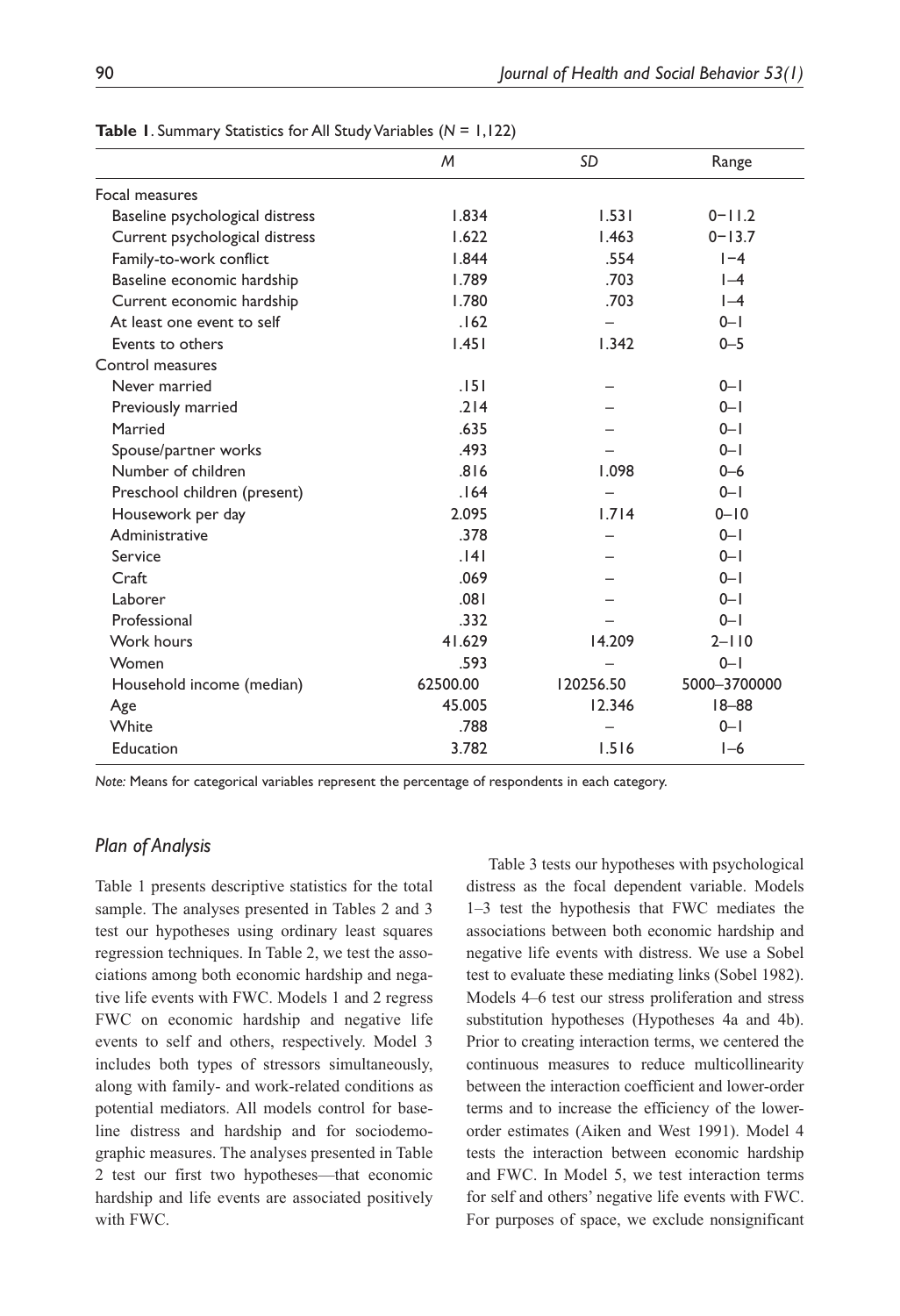|                                 | Model I            | Model 2  | Model 3   |
|---------------------------------|--------------------|----------|-----------|
| Focal associations              |                    |          |           |
| Current economic hardship       | .095 **            |          | $.088**$  |
|                                 | (.033)             |          | (.034)    |
| At least one event to self      |                    | $-.021$  | $-.034$   |
|                                 |                    | (.044)   | (.045)    |
| Events to others                |                    | .039***  | $.036**$  |
|                                 |                    | (.012)   | (.012)    |
| Control measures                |                    |          |           |
| Never married <sup>a</sup>      |                    |          | $-.095$   |
|                                 |                    |          | (.050)    |
| Previously married <sup>a</sup> |                    |          | .024      |
|                                 |                    |          | (.058)    |
| Spouse/partner works            |                    |          | $-.077*$  |
|                                 |                    |          | (.042)    |
|                                 |                    |          | $.041*$   |
| Number of children              |                    |          |           |
|                                 |                    |          | (.018)    |
| Preschool children (present)    |                    |          | .002      |
|                                 |                    |          | (.049)    |
| Housework per day               |                    |          | .017      |
|                                 |                    |          | (.010)    |
| Administrative <sup>b</sup>     |                    |          | $-.073$   |
|                                 |                    |          | (.041)    |
| Serviceb                        |                    |          | $-.070$   |
|                                 |                    |          | (.056)    |
| Craftb                          |                    |          | $-0.016$  |
|                                 |                    |          | (.074)    |
| Laborerb                        |                    |          | $-.038$   |
|                                 |                    |          | (.068)    |
| Work hours                      |                    |          | $.004**$  |
|                                 |                    |          | (.001)    |
| Baseline distress (logged)      | .191 <sup>**</sup> | .202***  | $.188$ ** |
|                                 | (.035)             | (.034)   | (.035)    |
| Baseline economic hardship      | .009               | $.047**$ | .007      |
|                                 | (.023)             | (.018)   | (.023)    |
| Women                           | $-.047$            | $-.056*$ | $-010$    |
|                                 | (.034)             | (.034)   | (.037)    |
| Household income <sup>c</sup>   | $-.012$            | $-.017$  | $-.020$   |
|                                 | (.017)             | (.017)   | (.017)    |
| Age                             | $-.003*$           | $-.003*$ | $-0.01$   |
|                                 | (.001)             | (.001)   | (.002)    |
| White                           | .047               | .039     | .050      |
|                                 | (.040)             | (.040)   | (.040)    |
| Education                       | .05   **           | .047***  | .045***   |
|                                 | (.011)             | (.011)   | (.013)    |
|                                 |                    |          |           |
| Constant                        | 1.661              | 1.607    | 1.473     |
|                                 | (.049)             | (.052)   | (.090)    |
| $R^2$                           | .074               | .076     | .12       |

**Table 2**. Regression of Family-to-Work Conflict on Focal Measures and Controls (*N* = 1,122)

*Note:* Unstandardized coefficients are reported, with standard errors in parentheses.

<sup>a</sup>Compared with married.

**Compared with professionals.** 

<sup>c</sup>Household income was divided by 100,000 to present interpretable coefficients.

\**p* < .05. \*\**p* <. 01. \*\*\**p* < .001 (two-tailed test).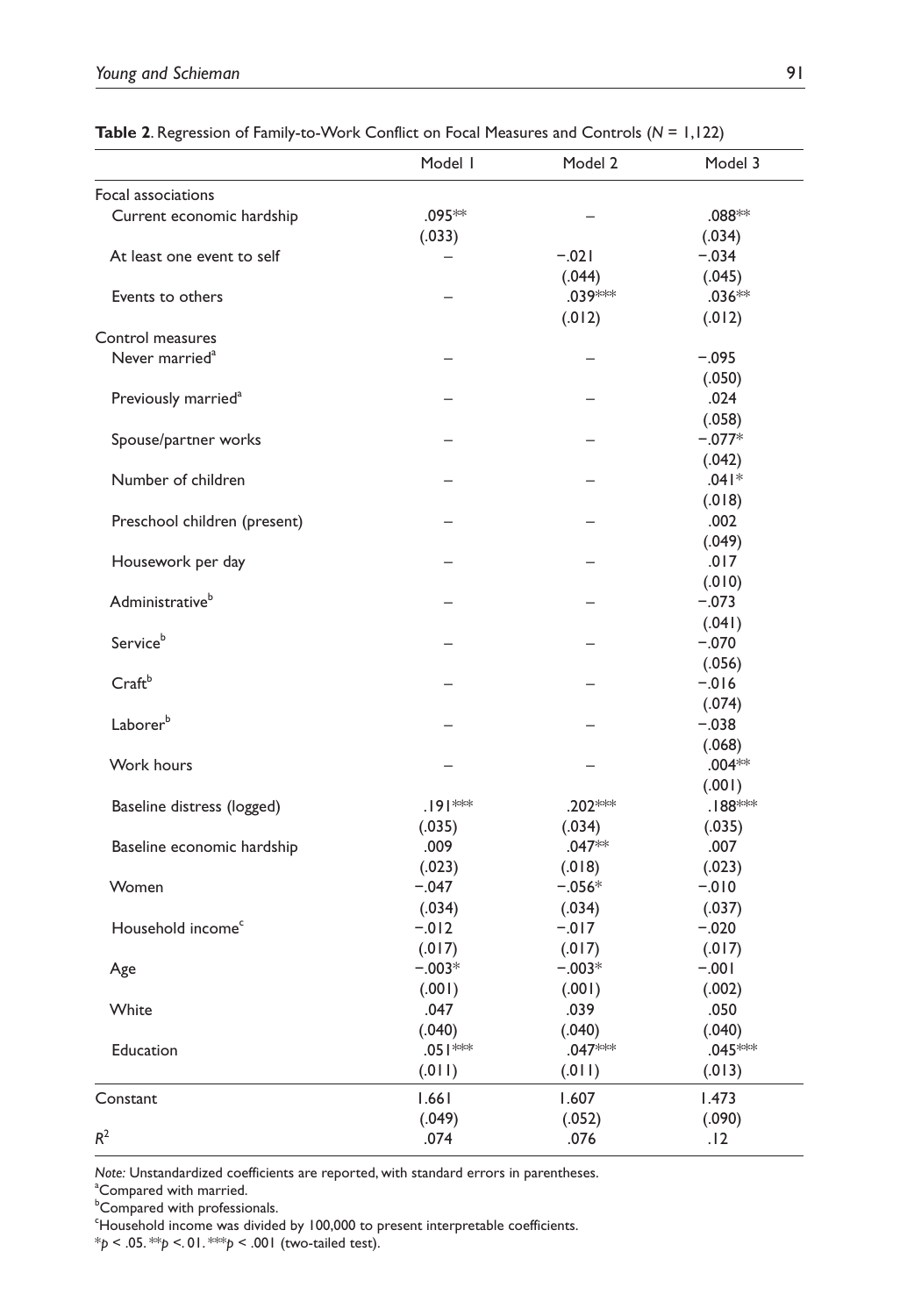|                                 | Model I             | Model 2             | Model 3             | Model 4            | Model 5                       | Model 6             |
|---------------------------------|---------------------|---------------------|---------------------|--------------------|-------------------------------|---------------------|
| Focal associations              |                     |                     |                     |                    |                               |                     |
| Current economic hardship       | $.118***$<br>(.025) |                     | .088***<br>(.025)   | .095***<br>(.024)  | .088***<br>(.024)             | .090***<br>(.025)   |
| At least one event to self      |                     | $.136***$<br>(.032) | $.114$ **<br>(.033) | .122**<br>(.032)   | .122 <sup>*</sup> *<br>(.032) | .117<br>(.033)      |
| Events to others                |                     | $.021*$<br>(.009)   | .014<br>(.009)      | .015<br>(.009)     | ا ٥١١.<br>(.009)              | .012<br>(.009)      |
| Family-to-work conflict (FWC)   |                     |                     | $.116$ **<br>(.022) | $.123*$<br>(.030)  | .071***<br>(.022)             | $.062*$<br>(.031)   |
| Focal interactions              |                     |                     |                     |                    |                               |                     |
| FWC × Economic Hardship         |                     |                     |                     | $-.066*$<br>(.028) |                               | $-.073**$<br>(.028) |
| FWC × Events to Others          |                     |                     |                     |                    | $.035*$<br>(.015)             | $.042**$<br>(.015)  |
| Control measures                |                     |                     |                     |                    |                               |                     |
| Never married <sup>a</sup>      |                     |                     | .012<br>(.037)      |                    |                               | .013<br>(.037)      |
| Previously married <sup>a</sup> |                     |                     | $-.008$             |                    |                               | $-.012$             |
|                                 |                     |                     | (.042)              |                    |                               | (.042)              |
| Spouse/partner works            |                     |                     | $-.041$             |                    |                               | $-.040$             |
|                                 |                     |                     | (.031)              |                    |                               | (.031)              |
| Number of children              |                     |                     | $-010$              |                    |                               | $-.009$             |
|                                 |                     |                     | (.013)              |                    |                               | (.013)              |
| Preschool children (present)    |                     |                     | .016                |                    | -                             | .024                |
|                                 |                     |                     | (.036)              |                    |                               | (.036)              |
| Housework per day               |                     |                     | .014                |                    |                               | .013                |
|                                 |                     |                     | (.007)              |                    |                               | (.007)              |
| Administrative <sup>b</sup>     |                     |                     | $-.041$             |                    |                               | $-.041$             |
| Service <sup>b</sup>            |                     |                     | (.030)              |                    |                               | (.030)              |
|                                 |                     |                     | $-.029$             |                    |                               | $-.033$             |
| $Craft^b$                       |                     |                     | (.042)<br>$-.013$   |                    |                               | (.041)<br>$-.021$   |
|                                 |                     |                     | (.054)              |                    |                               |                     |
| Laborer <sup>b</sup>            |                     |                     | $-.003$             |                    |                               | (.054)<br>$-.007$   |
|                                 |                     |                     | (.050)              |                    |                               | (.050)              |
| Work hours                      |                     |                     | .001                |                    |                               | .001                |
|                                 |                     |                     | (.001)              |                    |                               | (.001)              |
| Baseline distress (logged)      | .487 ***            | .495 ***            | .454***             | .453***            | .457***                       | .450***             |
|                                 | (.026)              | (.025)              | (.026)              | (.026)             | (.025)                        | (.026)              |
| Baseline economic hardship      | $-.027$             | .020                | $-.025$             | $-.021$            | $-.024$                       | $-.023$             |
|                                 | (.017)              | (.013)              | (.017)              | (.016)             | (.016)                        | (.017)              |
| Women                           | $.057*$             | $.047*$             | .056*               | $.054*$            | .058*                         | $.052*$             |
|                                 | (.025)              | (.024)              | (.027)              | (.024)             | (.024)                        | (.027)              |
| Household income <sup>c</sup>   | .018                | .019                | .022                | .021               | .019                          | .023                |
|                                 | (.012)              | (.012)              | (.012)              | (.012)             | (.012)                        | (.012)              |
| Age                             | $-.003**$           | $-.003**$           | $-.003**$           | $-.003**$          | $-.003**$                     | $-.004**$           |
|                                 | (.001)              | (.001)              | (.001)              | (.001)             | (.001)                        | (.001)              |
| White                           | $-.023$             | $-.028$             | $-.023$             | $-.024$            | $-.021$                       | $-.020$             |
|                                 | (.029)              | (.029)              | (.029)              | (.029)             | (.029)                        | (.029)              |
| Education                       | $-.019*$            | −.024**             | $-.027**$           | $-.026**$          | $-.026**$                     | $-.028**$           |
|                                 | (.008)              | (.008)              | (.009)              | (.008)             | (.008)                        | (.009)              |
| Constant                        | .379                | .327                | .174                | .151               | .236                          | .286                |
|                                 | (.037)              | (.038)              | (.073)              | (.052)             | (.046)                        | (.083)              |
| $R^2$                           | .366                | .366                | .397                | .395               | .395                          | .404                |

**Table 3**. Regression of Current Psychological Distress (logged) on Focal Measures and Controls (*N* = 1,122)

*Note:* Unstandardized coefficients are reported, with standard errors in parentheses. <sup>a</sup>Compared with married.

**Compared with professionals.** 

<sup>c</sup>Household income was divided by 100,000 to present interpretable coefficients. \**p* < .05. \*\**p* <. 01. \*\*\**p* < .001 (two-tailed test).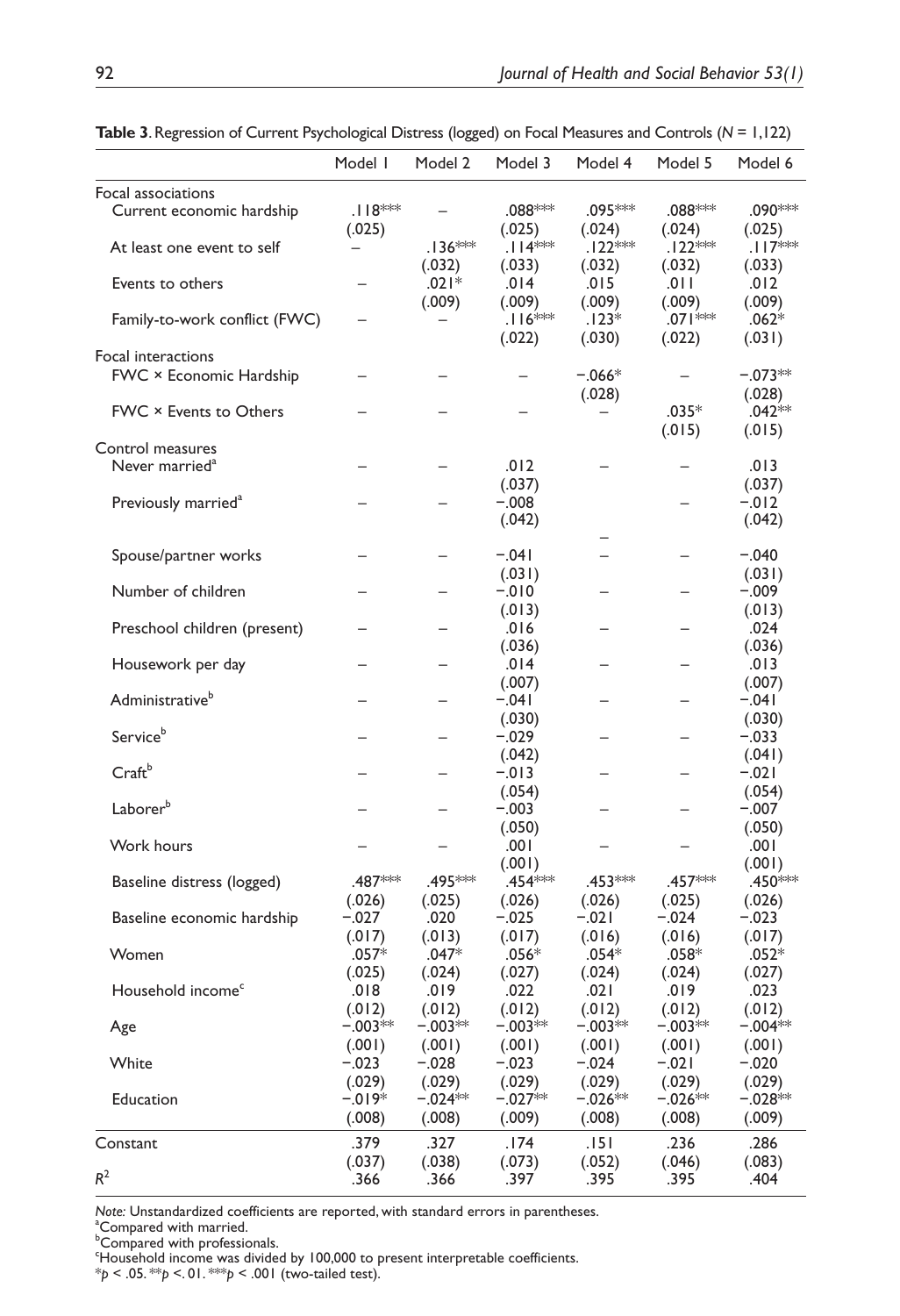interaction effects from the Table 3. In Model 6 we include both interaction terms and work and family conditions that may affect our observed associations.<sup>3</sup>

# **RESULTS**

Table 1 shows that the average age of participants is 45 years and that there is a slight overrepresentation of women. Sixty-four percent of the sample is married or cohabiting/common law, and half report having a spouse who works for pay. A majority of respondents report at least one child and perform an average of two hours on household chores per day. Most respondents report some postsecondary education, are employed in professional or administrative occupations, and work 42 hours per week. The median household income of our sample is \$62,500. Although this figure is slightly higher than the 2007 U.S. national median household income of \$50,233 (see DeNavas-Walt, Proctor, and Smith 2008), it is comparable to other nationally representative samples of working adults (median income \$60,000; see Galinsky et al. 2008).

Models 1 and 2 of Table 2 show that economic hardship and recent events to others are positively associated with FWC; however, the events to self are unrelated to FWC. These associations remain relatively stable in Model 3 when we include family and work conditions. Overall, economic hardship is the second strongest determinant of FWC after baseline distress. It is noteworthy that the effect of events to others holds even when considering current and baseline levels of hardship, distress, and sociodemographic measures. Taken together, our results partially support Hypotheses 1 and 2.

As shown in Models 1 and 2 of Table 3, economic hardship and recent events are associated with greater distress. In addition, Model 3 demonstrates that FWC mediates the effects of both economic hardship and negative life events to others on distress (Sobel *z*-test statistic economic hardship = 1.58,  $p < .05$ ; events to others = 1.66,  $p <$ .05). While the coefficient for economic hardship decreases only slightly, the coefficient for events to others is reduced to nonsignificance. One way to interpret these patterns is that economic hardship and events to others contribute to distress indirectly through their influence on FWC, which is consistent with our third hypothesis. According to Model 3 of Table 3, these associations remain stable even after considering relevant family- and work-related conditions.

Models 4 and 5 of Table 3 test the moderating effects of economic hardship and negative life events on the association between FWC and distress, respectively. In Model 4 we show that FWC moderates the association between economic hardship and distress, but the interaction effect is negative. This indicates that when levels of economic hardship are greater, the positive association between FWC and distress is actually weaker—a pattern that is consistent with the stress substitution hypothesis (Hypothesis 4b). The interaction remains stable net of baseline levels of distress and economic hardship and other sociodemographic measures. To illustrate, Figure 2 shows that the lowest levels of distress are observed when FWC and economic hardship are at their lowest levels. These findings suggest that experiencing high levels of both stressors is seemingly no worse (for distress levels) than having high exposure to only one of these stressors.

In Model 5, we observe a significant interaction between negative life events to significant others and FWC. Although we do not find a significant association between negative events to others and distress after controlling for FWC (as observed in Model 2), we do find evidence that negative events to others exacerbates the positive association between FWC and distress, net of baseline levels of distress and economic hardship. These results partially support the stress amplification hypothesis (Hypothesis 4a): Exposure to negative life events to significant others exacerbates the positive association between FWC and distress. Figure 3 illustrates these patterns by showing that the highest levels of distress are observed for people exposed to high FWC and negative life events to others.

# **DISCUSSION**

In this article, we assess the ways that economic hardship and negative life events influence levels of FWC and their combined link to psychological distress. Several key contributions emerge. First, we take a unique approach to describing economic hardship and negative life events as antecedents of FWC and discover previously undocumented mediating and moderating associations among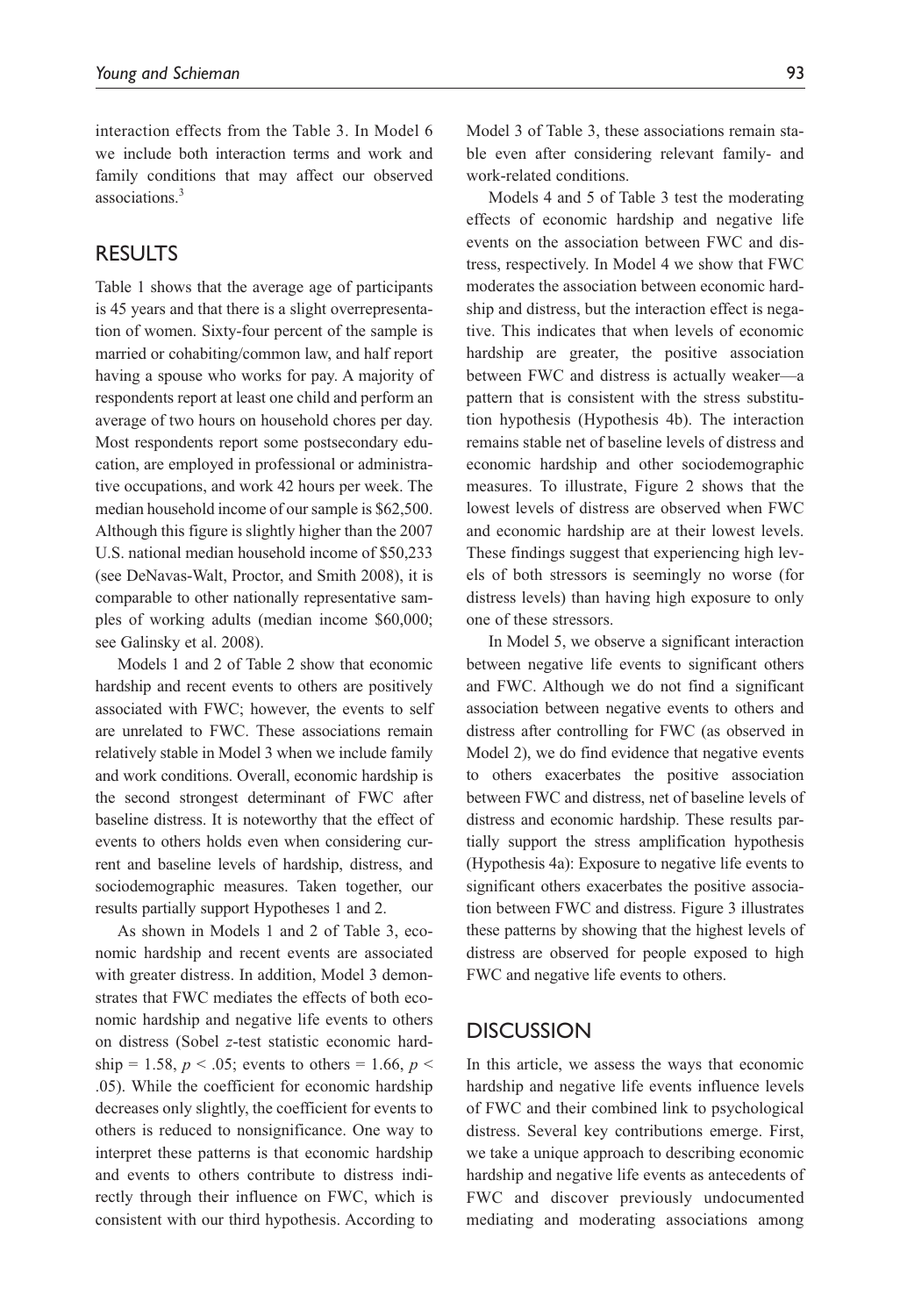**Figure 2.** The Association between Economic Hardship and Psychological Distress across Levels of Family-to-Work Conflict

*Note:* Predicted values of psychological distress are based on results shown in Model 4 of Table 3. Calculations are based on the 10th and 90th percentiles for FWC, or 1 and 2.5, respectively. All continuous values are held constant at their respective means. For categorical control variables in the model, we solved that equation for white men. Solving for other values will alter the intercept but not the slope representing the association between economic hardship and psychological distress.

these focal stressors. While FWC only slightly mediates the association between economic hardship and distress, we observe that it fully mediates the association between recent negative life events to significant others and distress. It may be that economic hardship contributes to distress through paths other than FWC, including other family stressors that we did not include in our study such as household conflicts, marital disputes, and parent-child conflict (Crouter and Booth 2004). Nonetheless, our findings underscore the possibility that the FWC is a mechanism that links economic hardship and negative life events to distress. In this regard, our findings are consistent with border theory and the stress process model in that they highlight how family-related stressors permeate the family-work border in ways that may distract individuals at work, increase FWC, and contribute to distress (Clark 2000; Pearlin 1999).

Our second contribution involves the observation of multiplicative effects. Economic hardship and negative life events modify the association



**Recent Life Events to Others**

0 1 2 3 4 5

Low Family–to–Work Conflict High Family-to-Work Conflict

1.0

1.5

 $2.0$ 

2.5

**Psychological Distress**

Psychological Distress

3.0

3.5

4.0

*Note:* Predicted values of psychological distress are based on results shown in Model 5 of Table 3. Calculations are based on the 10th and 90th percentiles for FWC, or 1 and 2.5, respectively. All continuous values are held constant at their respective means. For categorical control variables in the model, we solved that equation for white men. Solving for other values will alter the intercept but not the slope representing the association between life events to others and psychological distress.

between FWC and distress. For life events, however, we observe these patterns only for negative life events to significant others. Greater exposure to negative events to others exacerbates the positive association between FWC and distress patterns that are consistent with stress process theory and our stress amplification hypothesis. Additive and multiplicative results suggest that events to others have a greater effect on levels of FWC and its association with distress. These patterns concur with the cost-of-caring hypothesis (Kessler and McLeod 1984) and the notion of linked lives (Elder 1995). Perhaps out of care, concern, and compassion, individuals dedicate time and energy to significant others' problems, which may reduce their ability to meet paid work expectations and increase FWC. Alternatively, when faced with a personal event, some people may be more likely to separate concerns from the work sphere by creating rigid boundaries between work and family.

Economic hardship also modifies the association between FWC and distress, but the patterns

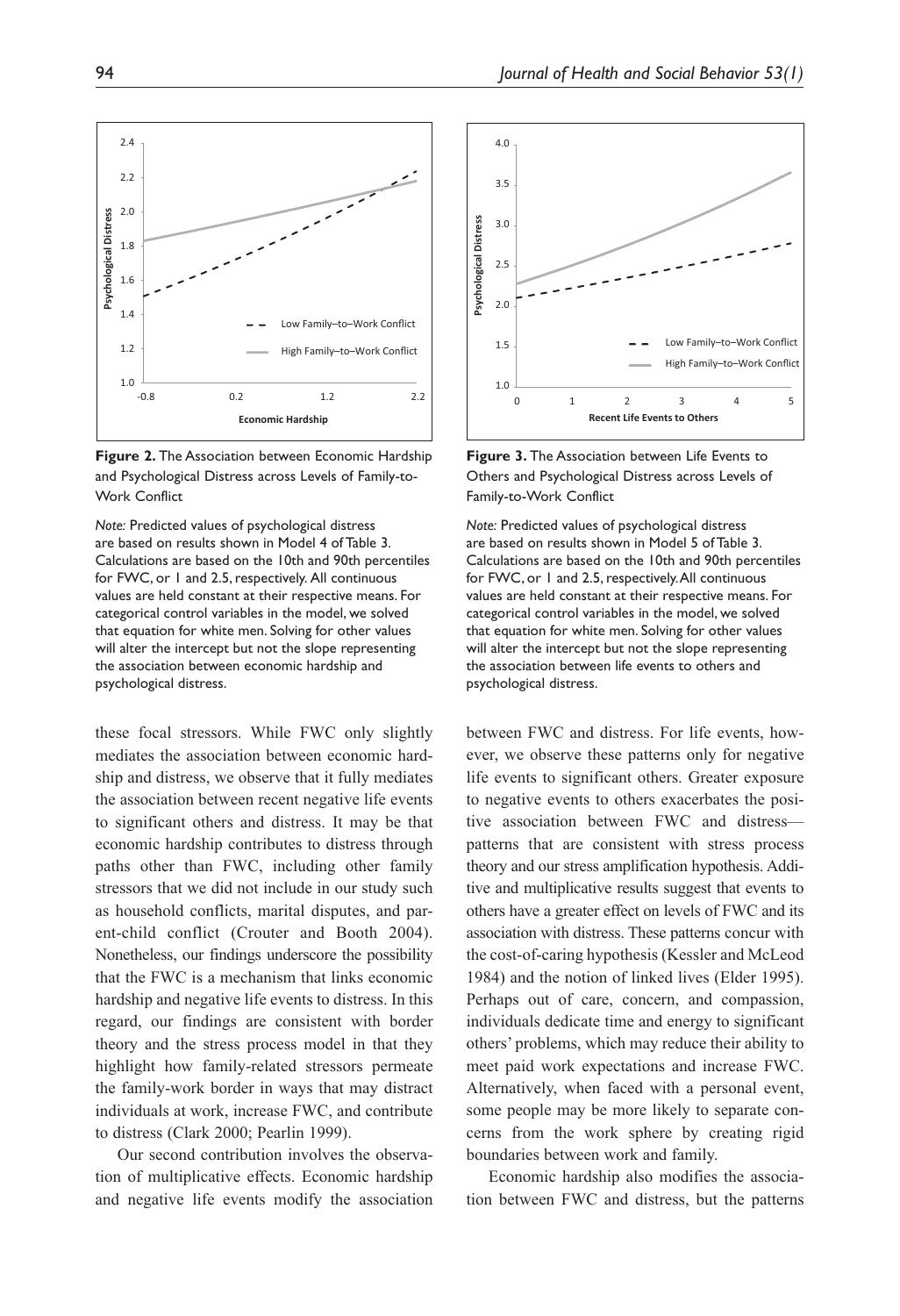are quite distinct from those found for negative life events. We observe that the positive association between FWC and distress is attenuated when individuals experience high levels of economic hardship—findings consistent with the stress substitution hypothesis. Moreover, we document these patterns despite of the fact that these stressors are associated positively with each other. Thus, we do not find support for the more intuitively appealing hypothesis of stress amplification. High economic hardship is similarly problematic for people, irrespective of their levels of FWC. To our knowledge, these findings are among the first to document such patterns among chronic stressors with a large sample of American workers in an array of occupations and job sectors, while also adjusting for baseline levels of psychological distress and hardship. These findings are particularly important given (1) the current state of the American economy, (2) rising levels of economic hardship, and (3) the distress associated with economic hardship and FWC (Grzywacz and Bass 2003; Jacobe 2008). Taken together, these observations expand ideas about "stress combination" in the stress process model (Pearlin 1999).

What processes might contribute to these patterns? We have extrapolated ideas from resource substitution, stress-buffering, and role multiplication theories to guide our hypothesis about the negative interaction between economic hardship and FWC. Resource substitution posits that some resources may serve as alternative means to reducing threats (Ross and Mirowsky 1989, 2006), suggesting that high levels of two resources are no better at reducing distress than high levels of one. We applied the underlying concepts and predictions of this view to advance a parallel claim about stressors: Economic hardship and FWC appear to substitute for each other in their influence on distress. As the effect of one increases, the effect of the other decreases. Stress substitution theory therefore speaks to the salience of certain stressors given the presence of others. As our findings suggest, the experience of FWC may be less relevant for those with high economic hardship because these individuals are concerned instead with basic needs, such as paying bills and buying food concerns that may impact the presence of conflict between family and work domains. Thus, the

experience of FWC becomes less salient to those with greater financial strains compared with those of higher status with fewer economic worries. While we do not test these ideas directly, we offer them as explanations to help understand the less intuitive multiplicative effects between FWC and economic hardship on distress.

While our results are consistent with resource substitution theory, the stress-buffering and role multiplication theories also provide useful insights. For example, one feature of Wheaton's (1985) description of stress buffering focuses on the different resources that individuals mobilize when they encounter a stressor. Applied here, it is plausible that individuals who experience greater economic hardship mobilize resources to reduce the associated distress. In turn, these resources may lessen the effects of FWC. This view may explain why greater economic hardship attenuates—rather than exacerbates—the positive association between FWC and distress. Unfortunately, we are unable to directly assess stress-buffering processes and therefore only offer these points as speculation. Future inquiry should test these ideas about the interplay between hardship and FWC and their implications for resource mobilization and levels of distress.

Role multiplication theory also provides a guide for interpreting our results with the notion that the more demanding roles individuals accumulate, the more energy they generate to carry out these roles (Butler et al. 2005; Voydanoff 2004). Specifically, the combination of family pressures and work responsibilities may facilitate energy and resources that, in turn, weaken the association between FWC and distress. Too many different pressures may motivate many people to "rise to the occasion" and exert additional efforts in both family and work roles. Again, these are complex ideas that we offer as potential explanations; although difficult to test, they are worth considering in future investigations.

Several other limitations deserve brief mention. First, while we adjust for baseline levels of distress and economic hardship, we did not include a measure of FWC in our Wave 1 interviews. This limits our ability to make definitive statements about causal ordering. Longitudinal data with repeated assessments of all measures would help determine if economic hardship precedes FWC. It is plausible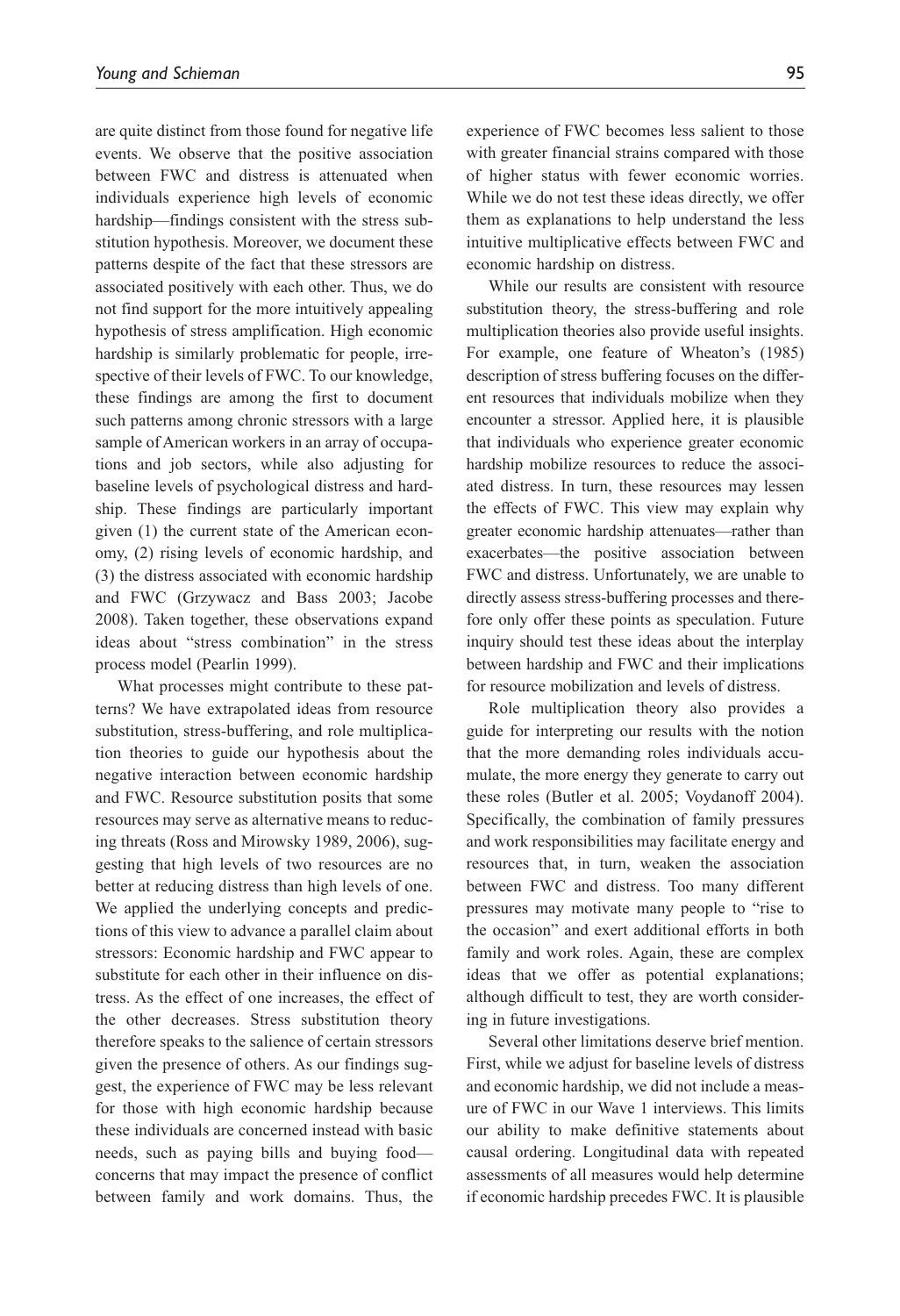that FWC creates conditions that, in turn, elevate economic hardship or generate stressful life events. It is also possible that the levels and effects of each of these stressors change over time as individuals adjust and adapt.

Part of the story remains untold because our data lack certain measures. We did not ask about other family- and work-related resources that may contribute to FWC (Bellavia and Frone 2005), including family-friendly workplace cultures, child care arrangements, hired help, and spouse's household contribution (Wallace 2005). Furthermore, we lack measures of social and psychological resources, such as monetary or emotional support from friends or family. Finally, our measurement of economic hardship deserves closer scrutiny. While our subjective measure of individuals' financial circumstances at home is similar to others that are widely used in the literature (Mirowsky and Ross 1999; Ross and Huber 1985), it may be subject to response biases that more objective measures avoid. However, individuals' accounts of financial strain are useful for analyzing FWC because they tap into salient concerns of everyday life. And unlike objective measures of income and finances, they are favorable because they reflect both relative privation and personal opinions of satisfaction with one's economic circumstances.

# **CONCLUSION**

Our study contributes to the mental health literature by documenting how various types of stressors combine to influence levels of psychological distress. Moreover, the focus on economic hardship and negative life events is timely. Given the current state of the American economy, the prevalence and consequences of economic hardship are particularly salient—and likely to have enduring implications for many Americans. Difficult economic times can take a toll on peoples' financial and personal well-being. We have expanded the scope of this discussion by also integrating the impact of negative life events as prevalent stressors within the family-work interface. Collectively, these features of everyday life can have lasting independent effects on other stressors and perhaps more importantly—combine in surprising ways to influence mental health.

# **FUNDING**

The authors disclosed receipt of the following financial support for the research and/or authorship of this article: A grant award from the National Institute of Occupational Safety and Health at the Centers for Disease Control (R01 OH008141; Scott Schieman, principal investigator).

### **NOTES**

- 1. Only recently have scholars distinguished between work-to-family conflict (WFC) and family-to-work conflict (FWC) as separate constructs (Netemeyer, Boles, and McMurrian 1996). For our purposes, we concentrate on the latter direction (FWC). We recognize that this construct is limited because it does not consider spillover from work to family, which may be more prevalent among employees today (Bellavia and Frone 2005). But we argue that the experience of FWC is still considered an important antecedent of mental health, especially when experienced in conjunction with other family-related stressors. Moreover, we replicated all analyses with WFC, but the results were not comparable (available upon request) and therefore are not considered here.
- 2. To obtain the sample, we used a list-assisted randomdigit-dialing (RDD) selection drawn proportionally from all 50 states from GENESYS Sampling Systems. The sampling approach employed the List +1 method, which tends to yield a higher proportion of productive numbers (Lepkowski 1988). List-assisted RDD (see Waksberg 1978) increases the probability of residential numbers while minimizing the biases often associated with nontraditional RDD techniques. The final sample was based on telephone numbers for residential households, those agreeing to answer screening questions, successfully screened households with one or more employed adults, and eligible households with a subsampled adult who agreed to participate.
- 3. In subsequent analyses we tested possible interaction terms between economic hardship and life events, but the results were not statistically significant. We also considered potential three-way interactions between our focal variables and control measures, none of which were significant (results available upon request).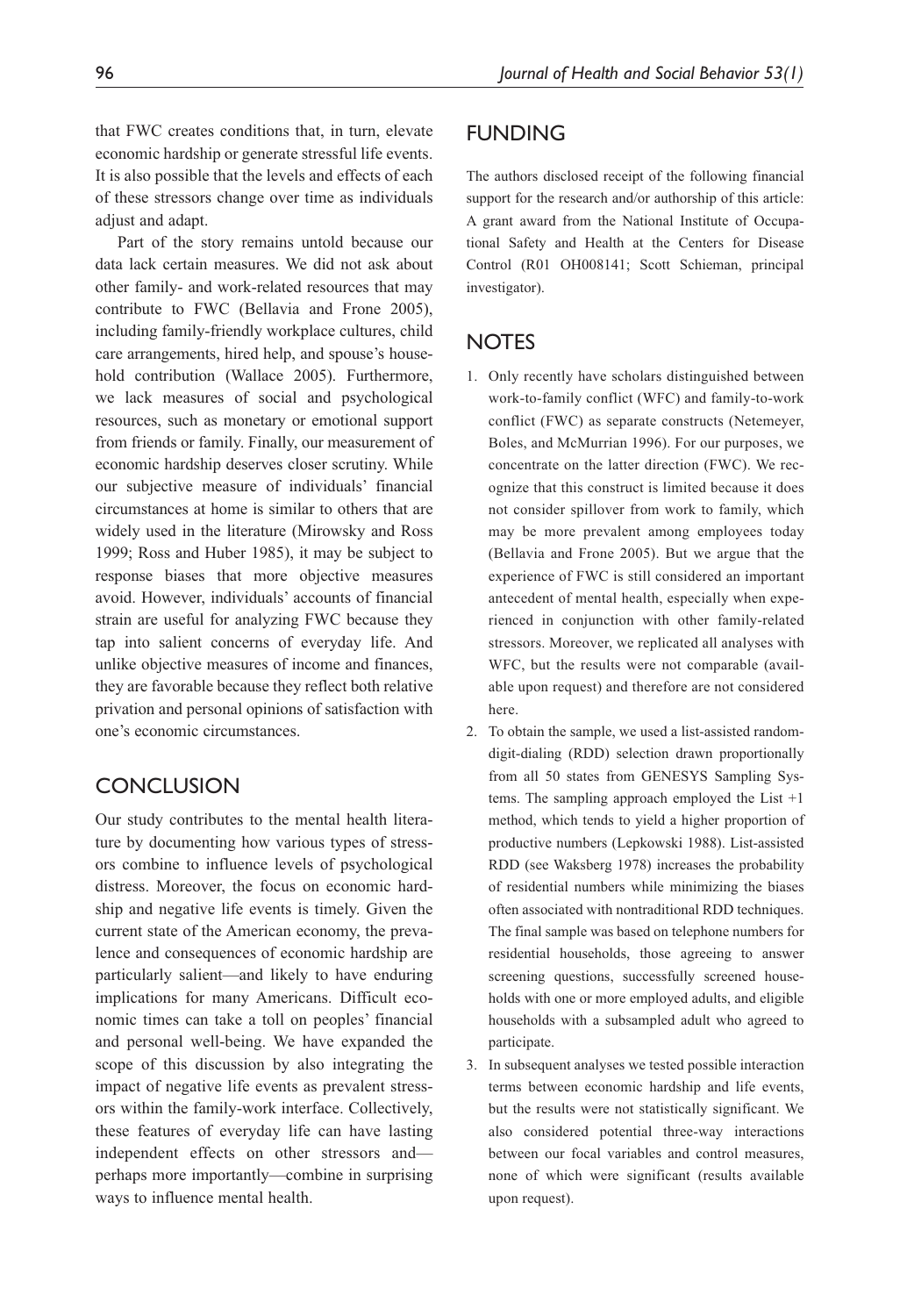# **REFERENCES**

- Aiken, Leona and Stephen West. 1991. *Multiple Regression: Testing and Interpreting Interactions*. Thousand Oaks, CA: Sage.
- Amato, Paul. 2000. "The Consequences of Divorce for Adults and Children." *Journal of Marriage and the Family* 62:1269–87.
- Ashforth, Blake E., Glen Kreiner, and Mel Fugate. 2000. "All in a Day's Work: Boundaries and Micro Role Transitions." *Academy of Management Review* 25:472–91.
- Avison, William. 1999. "Impact of Mental Illness on the Family." Pp. 495–515 in *Handbook of the Sociology of Mental Health*, edited by C. S. Aneshensel and J. C. Phelan. New York: Plenum Press.
- Bellavia, Gina M. and Michael R. Frone. 2005. "Work-Family Conflict." Pp. 113–48 in *Handbook of Work Stress*, edited by J. E. Barling, K. Kelloway, and M. R. Frone. Thousand Oaks, CA: Sage.
- Bird, Chloe E. 1999. "Gender, Household Labor, and Psychological Distress: The Impact of the Amount and Division of Housework." *Journal of Health and Social Behavior* 40:32–45.
- Butler, Adam, Joseph Grzywacz, Brenda Bass, and Kristin Linney. 2005. "Extending the Demands-Control Model: A Daily Diary Study of Job Characteristics, Work-Family Conflict and Work-Family Facilitation." *Journal of Occupational and Organizational Psychology* 78:155–69.
- Byron, Kristin. 2005. "A Meta-Analytic Review of Work-Family Conflict and Its Antecedents." *Journal of Vocational Behavior* 8:169–98.
- Clark, Sue C. 2000. "Work/Family Border Theory: A New Theory of Work/Family Balance." *Human Relations* 53:747–70.
- Conger, Rand D., Glen H. Elder Jr., Federick O. Lorenz, Katherine J. Conger, Ronald L. Simons, Les B. Whitbeck, Shirley Huck, and Janet N. Melby. 1990. "Linking Economic Hardship to Marital Quality and Instability." *Journal of Marriage and Family* 52:643–56.
- Crouter, Ann C. and Alan Booth. 2004. *Work-Family Challenges for Low-Income Parents and their Children*. Mahwah, NJ: Lawrence Erlbaum.
- DeNavas-Walt, Carmen, Bernadette D. Proctor, and Jessica C. Smith. 2008. *Income, Poverty, and Health Insurance Coverage in the United States: 2007*. U.S. Census Bureau Current Population Reports. P60-235. Washington, DC: U.S. Government Printing Office.
- Elder, Glen H., Jr. 1995. "The Life Course Paradigm: Social Change and Individual Development."

Pp. 101–39 in *Examining Lives in Context* edited by P. Moen, G. H. Elder Jr., and K. Luscher. Washington, DC: American Psychological Association.

- Galinsky, Ellen, James T. Bond, Kelley Sakai, Stacy Kim, and Nicole Giuntoli. 2008. *2008 National Study of Employers*. New York: Families and Work Institute.
- Greenhaus, Jeffrey and Nicholas Beutell. 1985. "Sources of Conflict between Work and Family Roles." *Academy of Management Review* 101:76–88.
- Grzywacz, Joseph and Brenda Bass. 2003. "Work, Family, and Mental Health: Testing Different Models of Work-Family Fit." *Journal of Marriage and Family* 65:248–62.
- Hochschild, Arlie. 1997. *The Time Bind*. New York: Henry Holt.
- Jacobe, Dennis. 2008. "Food Prices a Hardship for 64% of Low-Income Americans." Gallup. Retrieved May 30, 2008 (http://www.gallup.com/poll/106804/Food-Prices-Hardship-64-LowIncome-Americans.aspx).
- Kessler, Ronald. 1997. "The Effects of Stressful Life Events on Depression." *Annual Review of Psychology* 48:191–214.
- Kessler, Ronald and Jane McLeod. 1984. "Sex Differences in Vulnerability to Undesirable Life Events." *American Sociological Review* 49:620–31.
- Langner, Thomas S. and Stanley Michael. 1963. *Life, Stress and Mental Health*. New York: Free Press.
- Lepkowski, James M. 1988. "Telephone Sampling Methods in the United States." Pp. 73–98 in *Telephone Survey Methodology*, edited by R. M. Groves, P. P. Biemer, L. E. Lyberg, J. T. Massey, W. L. Nicholls II, and J. Waksberg. New York: Wiley.
- Marks, Stephen R. 1977. "Multiple Roles and Role Strain: Some Notes on Human Energy, Time and Commitment." *American Sociological Review* 42:921–36.
- Menaghan, Elizabeth G. 1991. "Work Experiences and Family Interaction Processes: The Long Reach of the Job." *Annual Review of Sociology* 17:419–44.
- Mirowsky, John and Catherine E. Ross. 1999. "Economic Hardship across the Life Course." *American Sociological Review* 64:548–569.
- Mirowsky, John and Catherine E. Ross. 2001. "Age and the Effect of Economic Hardship on Depression." *Journal of Health and Social Behavior* 42:132–50.
- Mirowsky, John and Catherine E. Ross. 2003. *Social Causes of Psychological Distress*. 2nd ed. Hawthorne, NY: Aldine De Gruyter.
- Netemeyer, Richard G., James S. Boles, and Robert McMurrian. 1996. "Development and Validation of Work-Family Conflict and Family-Work Conflict Scales." *Journal of Applied Psychology* 81:400–10.